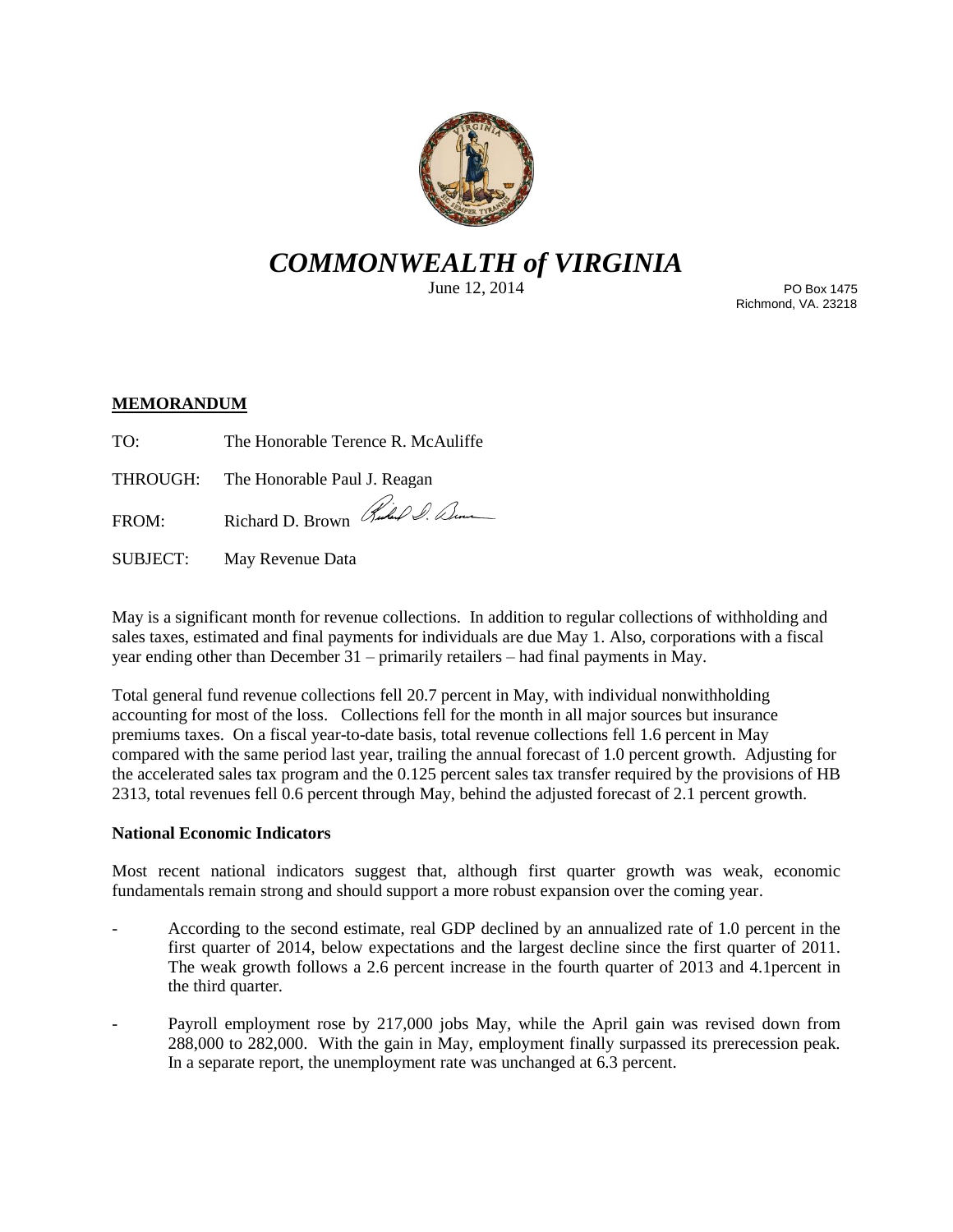- Initial claims for unemployment rose by 8,000 to 312,000 during the week ending May 31st. The four-week moving average fell by 3,000 to 310,000, the lowest number since before the recession in 2007. The claims data is consistent with monthly employment growth of about 200,000 jobs.
- The Conference Board's index of leading indicators rose 0.4 percent in April after a 1.0 percent increase in March, its eighth gain in the last nine months. The behavior of the leading indicators is consistent with accelerating economic growth.
- The Conference Board's index of consumer confidence rose 1.3 points to 83.0 in May. Both the present situation and expectations components advanced.
- Activity in the manufacturing sector improved in May, with the Institute of Supply Management index rising from 54.9 to 55.4, its fourth consecutive gain.
- Inflation remains contained as the CPI rose 0.3 percent in April and stands 2.0 percent above April 2013. Core inflation (excluding food and energy prices) rose 0.2 percent in April, and has increased 1.8 percent from a year ago.
- The Federal Reserve announced at its April meeting that it will keep the federal funds target rate at 0.0 to 0.25 percent, and will continue winding down its quantitative easing program.

#### **Virginia Economy**

In Virginia, employment was flat with April of last year. Northern Virginia posted growth of 0.1 percent and Richmond-Petersburg grew 1.7 percent. In Hampton Roads, employment fell by 0.3 percent in April. The seasonally adjusted unemployment rate in the Commonwealth was unchanged at 4.9 percent in April and is 0.7 percentage point below April of last year.

The Virginia Leading Index fell 0.3 percent in April after advancing 0.6 percent in March. The U.S. leading index and initial unemployment claims advanced in April, while building permits and auto registrations declined. Future employment remained unchanged. The indexes for Richmond, Northern Virginia, Lynchburg, Charlottesville, Bristol and Harrisonburg declined while Hampton Roads, Danville, and Winchester posted expansions in their indexes in April. The indexes for Roanoke and Blacksburg were unchanged.

#### **May Revenue Collections**

Total general fund revenue collections fell 20.7 percent in May, with individual nonwithholding accounting for most of the loss. Collections fell for the month in all major sources but insurance premiums taxes. On a fiscal year-to-date basis, total revenue collections fell 1.6 percent in May compared with the same period last year, trailing the annual forecast of 1.0 percent growth. Adjusting for the accelerated sales tax program and the 0.125 percent sales tax transfer required by the provisions of HB 2313, total revenues fell 0.6 percent through May, behind the adjusted forecast of 2.1 percent growth.

*Net Individual Income Tax (69% of general fund revenues)*: Through May, collections of net individual income tax fell 0.6 percent from the same period last year, trailing the annual estimate of 2.9 percent growth. Performance in each component of individual income tax is as follows:

*Individual Income Tax Withholding (63% of general fund revenues)*: Collections of payroll withholding taxes fell 5.4 percent in May, due to one less deposit day compared with May 2013. Year-to-date, withholding collections rose 2.5 percent compared with the same period last year, slightly behind the annual estimate of 2.9 percent.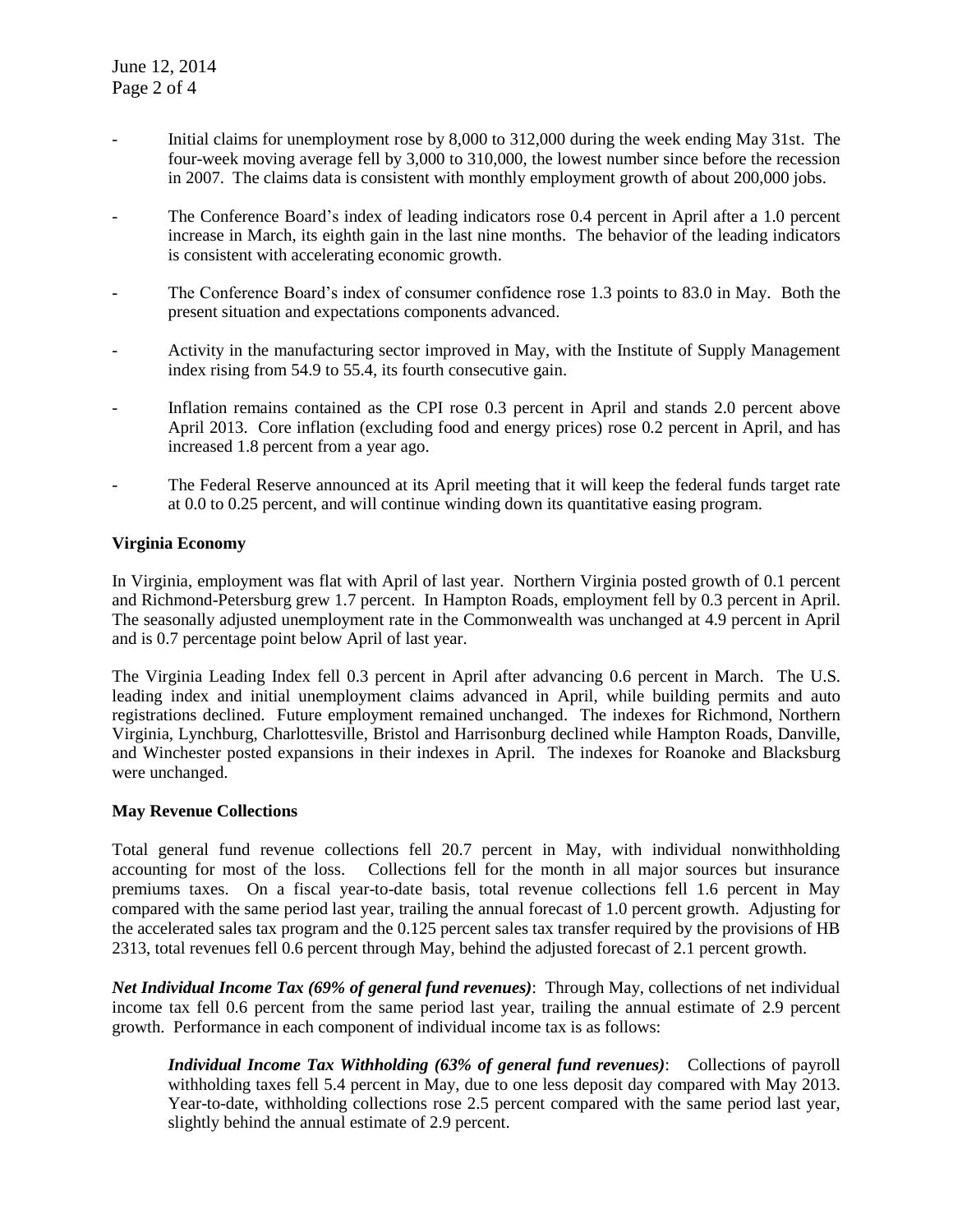*Individual Income Tax Nonwithholding (17% of general fund revenues)*: May is a significant month for collections in this source. Final payments for tax year 2013 and the first estimated payment for tax year 2014 are both due May 1.

A total of \$433.2 million in nonwithholding was collected in May, compared with \$776.1 million in May of last year – a decline of 44.2 percent. Since a portion of final payments due May 1 are received in April, the two months must be analyzed together to accurately assess growth in this source. Taken together, nonwithholding collections in April and May were down 18 percent from the same period last year, as final payments fell by 26 percent.

To date, about 80 percent of the nonwithholding forecast has been collected, and year-to-date collections are 10.3 percent below the same period last year, trailing the annual estimate of 4.2 percent growth. The final estimated payment for this fiscal year is due in June. To make the estimate, collections must reach \$659.6 million in June. Last year, \$281.0 million was received in June.

*Individual Income Tax Refunds*: TAX issued \$125.1 million in refunds in May compared with \$144.5 million last year, a 13.4 percent decline. Year-to-date, refunds have risen 2.2 percent, trailing the annual estimate of 5.1 percent growth.

Since the filing season began on January 1, TAX has issued 2.5 million refunds, about the same amount as in this period last year. The average size of refunds is 2.4 percent lower than last year.

*Sales Tax (18% of general fund revenues)*: Collections of sales and use taxes, reflecting April sales, fell 1.6 percent in May. On a year-to-date basis, collections have fallen 4.5 percent through May, trailing the annual estimate of a 4.4 percent decline. Adjusting for the partial repeal of the accelerated sales tax program and the 0.125 percent sales tax transfer required by HB 2313, sales tax collections have increased by 0.6 percent year-to-date, below the economic-base forecast of 1.6 percent growth.

*Corporate Income Tax (5% of general fund revenues)*: May is not typically a significant month in corporate income tax collections, as final or extension payments are mainly due only from retailers who usually have a January 31 close to their fiscal year. Such payments vary significantly from year to year.

Collections of corporate income taxes were \$14.2 million in May, compared with \$21.3 million a year ago – a 33.2 percent decline. Year-to-date collections in this source have fallen 4.8 percent from the same period last year, trailing the annual estimate of a 3.4 percent decline.

*Wills, Suits, Deeds, Contracts (2% of general fund revenues)*: Collections of wills, suits, deeds, and contracts – mainly recordation tax collections – were \$25.7 million in May, compared with \$35.4 million in May of last year. Receipts of recordation taxes have fallen by 20 percent or more for seven consecutive months. On a year-to-date basis, collections are down 17.6 percent, trailing the annual forecast of 0.0 percent growth.

*Insurance Premiums (2% of general fund revenues)*: May is not a significant month for collections in this source. Collections were \$4.2 million compared with \$3.8 million in May of last year. Year-to-date collections are \$211.7 million, compared with \$165.3 million in the same period last year, a 28.1 percent increase compared with the forecast of 10.4 percent growth.